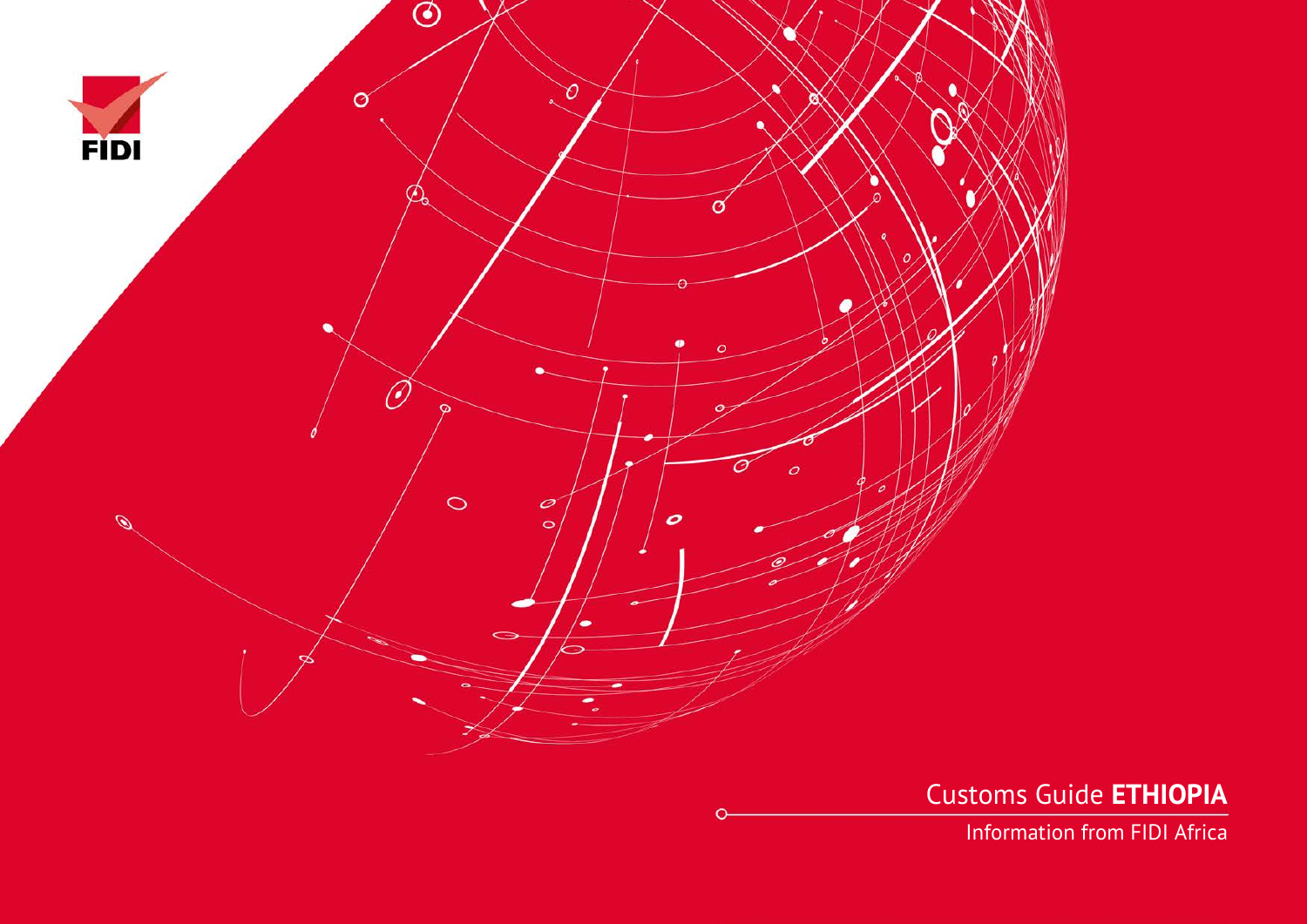## **Customs guide** ETHIOPIA

## **The global quality standard for international moving.**

The FAIM label is your global assurance for a smooth, safe and comprehensive relocation process.





| <b>GOODS</b>         | <b>DOCUMENTS REQUIRED</b>                                                                                                                                                                                                                          | <b>CUSTOMS PRESCRIPTIONS</b>                                                                                                                                                                                                                                                                                                                                                                                                                                                                                                                                                                                                                                                                                                                                                                                                                                                                                                                                                                                                                                                                                                               | <b>REMARKS</b>                                                                                                                                                                                                                                                                                                                                                                                                                                                                                                                                                                                                                                                                                           |
|----------------------|----------------------------------------------------------------------------------------------------------------------------------------------------------------------------------------------------------------------------------------------------|--------------------------------------------------------------------------------------------------------------------------------------------------------------------------------------------------------------------------------------------------------------------------------------------------------------------------------------------------------------------------------------------------------------------------------------------------------------------------------------------------------------------------------------------------------------------------------------------------------------------------------------------------------------------------------------------------------------------------------------------------------------------------------------------------------------------------------------------------------------------------------------------------------------------------------------------------------------------------------------------------------------------------------------------------------------------------------------------------------------------------------------------|----------------------------------------------------------------------------------------------------------------------------------------------------------------------------------------------------------------------------------------------------------------------------------------------------------------------------------------------------------------------------------------------------------------------------------------------------------------------------------------------------------------------------------------------------------------------------------------------------------------------------------------------------------------------------------------------------------|
| <b>Removal goods</b> | NON-DIPLOMATS:<br>Original Passport.<br>• Working permit (for information, it takes<br>3 to 6 weeks to get).<br>Original Packing list.<br>• Original Bill of loading / AWB.<br>• Valued inventory list in USD or EURO for<br>customs purpose only. | Container subject to inspection.<br>Not tax exempted.<br>As per evaluation that will be conducted by<br>customs, client will be subject to pay duties<br>on some of his/her personal belongings.<br>Exceptions 1: If a company's investment in<br>Ethiopia is more than 5 milion ETB, they can<br>import personal belongings worth USD<br>10,000.00 on duty and tax free basis. This<br>will not include vehicles.<br>Exceptions 2: Individuals who come for the<br>first time to Ethiopia (should be confirmed<br>by respected governmental office) and<br>would like to reside here for a long time, are<br>allowed to import their belongings worth<br>USD 5,000.00. This will not include vehicles.<br>• Also kindly advice client not to import more<br>than one unit of the same electrical<br>appliances: i.e. 1 TV, 1CD player, 1DVD<br>player etc<br>For decoders and satellite dishes, prior to<br>containers arrival at Terminal Addis, client<br>needs to obtain authorization to import such<br>electrical items from the Telecommunication<br>Office upon presentation of documents<br>relative to the goods being imported. | Documents have to be expressed mailed 15<br>days before shipment's arrival in order for<br>the shipper's employer to apply for the<br>possible duty free PRIVILEGE<br>DOCUMENT/IMPORT PERMIT.<br>Please note that the consignment MUST<br>NOT be sent before you receive the green<br>light to proceed from the destination agent.<br>• This will enable the destination agent to<br>avoid any problems with customs clearance<br>in Ethiopia and as well as additional charges<br>for delay / demurrage, which if incurred, will<br>be for the shipper's account.<br>• The destination agent must receive all the<br>ORIGINAL documents BEFORE the arrival of<br>the consignment for customs clearance. |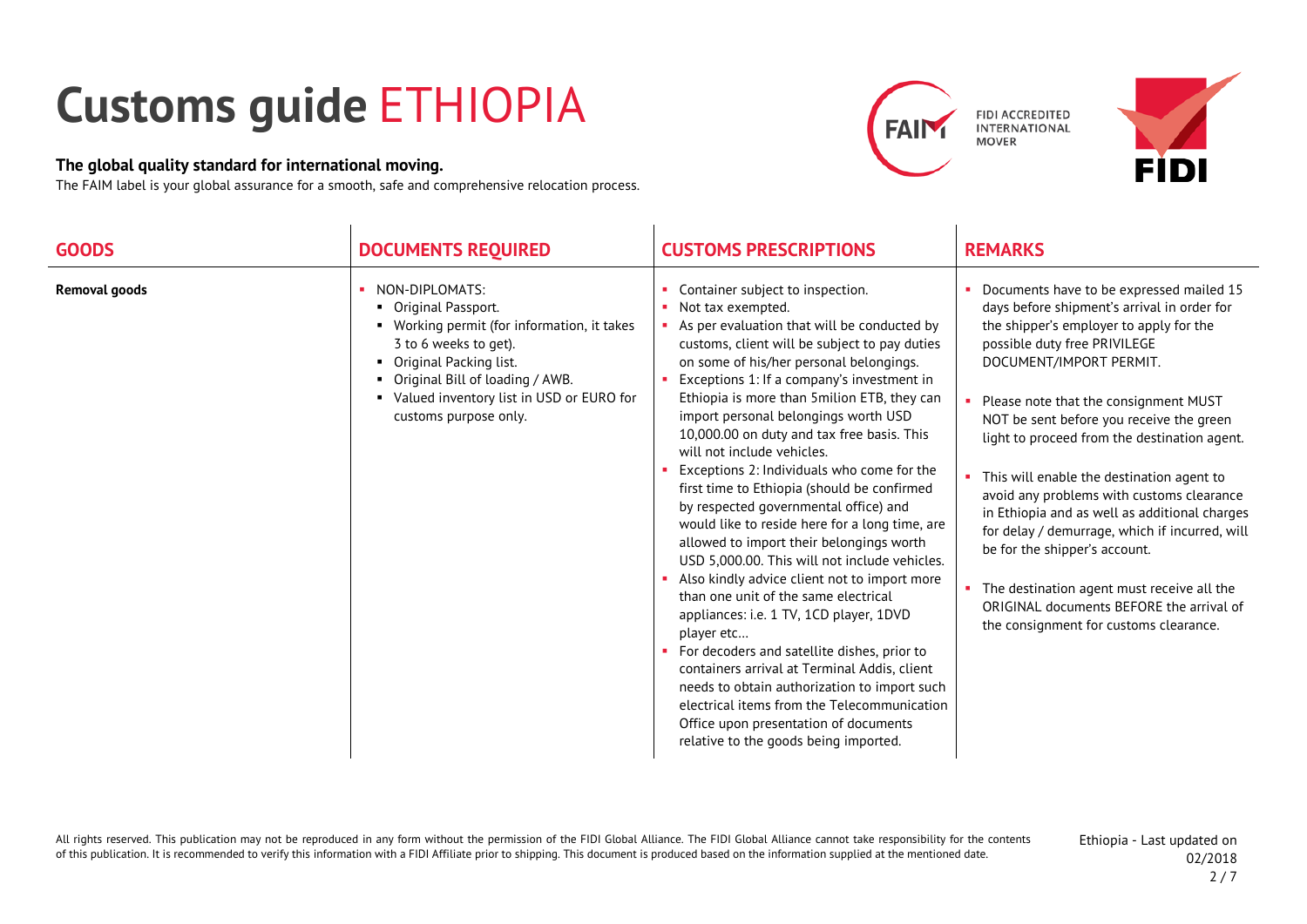| <b>GOODS</b>                | <b>DOCUMENTS REQUIRED</b>                                                                                                                                                                                                                                                                                                                                                                  | <b>CUSTOMS PRESCRIPTIONS</b>                                                                                                                                                                                                                                                                                                                                                                                                                                                                                                                                                                                                                                                                                                                                                                                                   | <b>REMARKS</b>                                                                                                                                                                                                                                                                                                                                                                                                                                                                                                                                                                                                                              |
|-----------------------------|--------------------------------------------------------------------------------------------------------------------------------------------------------------------------------------------------------------------------------------------------------------------------------------------------------------------------------------------------------------------------------------------|--------------------------------------------------------------------------------------------------------------------------------------------------------------------------------------------------------------------------------------------------------------------------------------------------------------------------------------------------------------------------------------------------------------------------------------------------------------------------------------------------------------------------------------------------------------------------------------------------------------------------------------------------------------------------------------------------------------------------------------------------------------------------------------------------------------------------------|---------------------------------------------------------------------------------------------------------------------------------------------------------------------------------------------------------------------------------------------------------------------------------------------------------------------------------------------------------------------------------------------------------------------------------------------------------------------------------------------------------------------------------------------------------------------------------------------------------------------------------------------|
| <b>Diplomat's removals</b>  | Original Passport.<br>Duty free privilege document from Ministry<br>of Foreign Affairs.<br>• Original two Bill of loading / AWB.<br>Original Packing list.<br>Diplomatic ID Copy- ID issued by Ministry of<br>Foreign Affairs<br>• General import duty free privilege document<br>from Ministry of Foreign Affairs.<br>• Valued inventory list in USD or EURO for<br>customs purpose only. | • Containers exempt from inspection.<br>Client is only allowed to import one of each<br>type of electrical appliances: i.e. 1 TV, 1<br>computer, 1 DVD player etc. However, as<br>container is not subject to inspection and as<br>long as client does not present detailed<br>inventory with quantity of goods to the<br>Ministry of Foreign Affairs, he can benefit<br>from his status privilege to import more<br>than one item. If however client declares<br>having imported more than 1 item of the<br>same then as per customs duty evaluation<br>grid he/she will be subject to pay taxes.<br>Therefore it is advisable that client presents<br>only a general Inventory list with goods to<br>be imported without stipulating the number<br>but only mentioning the value of each good.                               | • Please note that it is impossible to clear a<br>shipment in Ethiopia if client is not<br>physically in the country with his original<br>passport and / or work permit & diplomatic<br>exemption. Therefore kindly advise client<br>accordingly.                                                                                                                                                                                                                                                                                                                                                                                           |
| <b>Returning Ethiopians</b> | Letter from Ethiopian Embassy or Consulate<br>where client has been working (mandatory)<br>authenticated by Ministry of foreign Affairs<br>at arrival before submitting to us.<br>Original Packing list.<br>Original two Bill of loading / AWB.<br>• Valued inventory list in USD or EURO for<br>customs purpose only.<br>• Client's passport.                                             | • Container subject to inspection.<br>As per evaluation that will be conducted by<br>customs, client will be subject to pay duty<br>on some of his/her personal belongings.<br>Exceptions 1: If a company's investment in<br>Ethiopia is more than 5 million ETB, they<br>can import personal belongings worth USD<br>10,000.00 on duty and tax free basis. This<br>will not include vehicles.<br>Exceptions 2: Individuals who come for the<br>first time to Ethiopia (should be confirmed<br>by respected governmental office) and<br>would like to reside here for a long time,<br>they are allowed to import their belongings<br>worth USD 5,000.00. This will not include<br>vehicles.<br>Also kindly advice client not to import more<br>than one unit of the same electrical<br>appliances: i.e. 1 TV, 1CD player, 1DVD | Container Deposit: As per the current<br>Ethiopian Revenue and Customs (ERCA)<br>regulation the following are the only options<br>to import a shipment with a container from<br>Djibouti to Ethiopia:<br>1. If shipment is shipped with Ethiopian<br>Shipping Line (ESL), a container deposit<br>of ETB 15,500 for a 20' container and ETB<br>31,000 for a 40' container is mandatory.<br>ESL will write a letter to ERCA to release<br>shipment.<br>2. If shipment is shipped with non ESL<br>container:<br>■ 2.1 A Guarantee letter issued by<br>consignee employer to ERCA with a<br>specific container number and bill of<br>lading, or |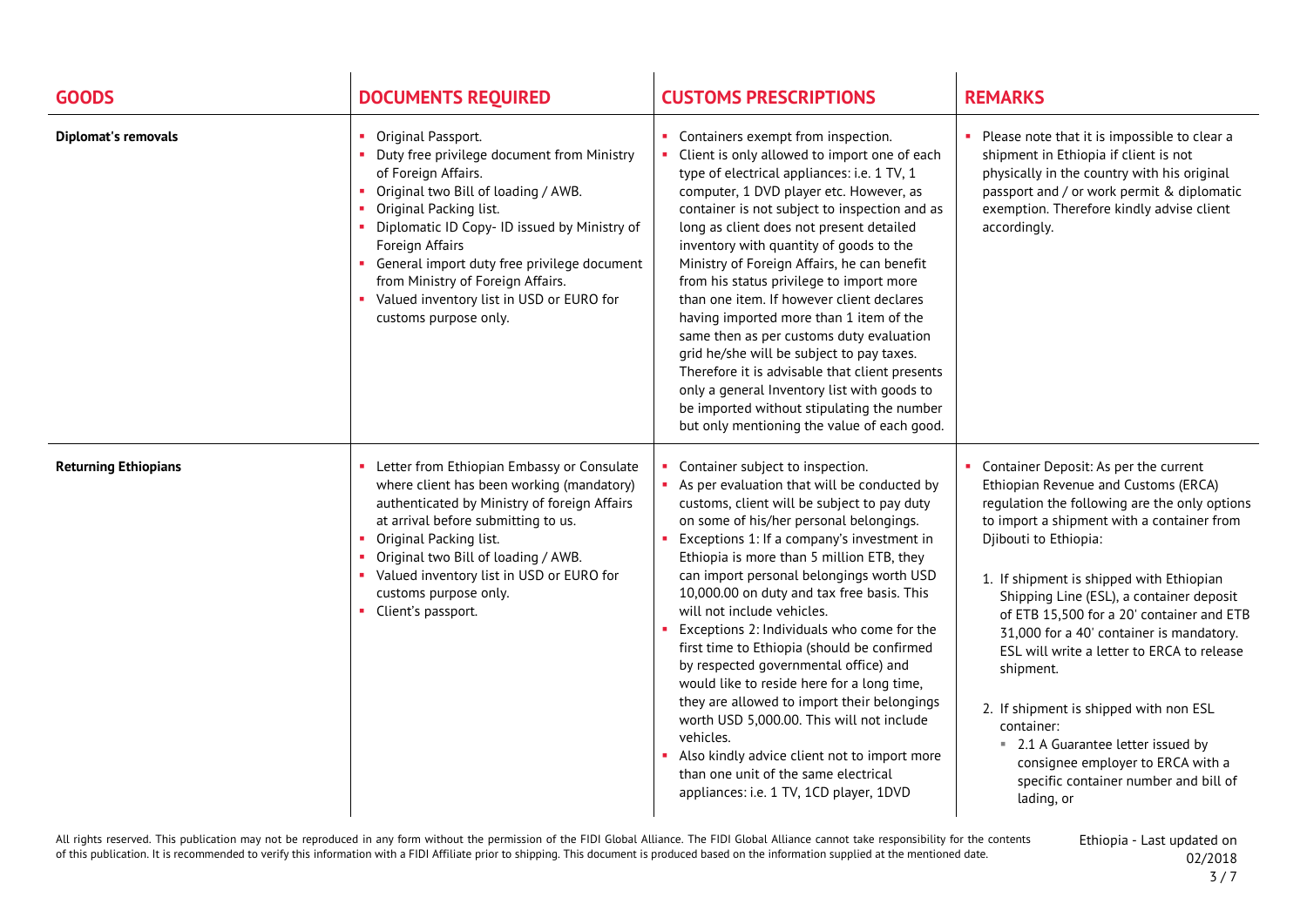| <b>GOODS</b> | <b>DOCUMENTS REQUIRED</b>                                                                                                                                                                  | <b>CUSTOMS PRESCRIPTIONS</b>                                                                                                                                                                                                                                                                                                    | <b>REMARKS</b>                                                                                                                                                                                                                                                                                                                                                                                                                                                                                                                                                                                                                                                                                                                                                                                                                                                                                                      |
|--------------|--------------------------------------------------------------------------------------------------------------------------------------------------------------------------------------------|---------------------------------------------------------------------------------------------------------------------------------------------------------------------------------------------------------------------------------------------------------------------------------------------------------------------------------|---------------------------------------------------------------------------------------------------------------------------------------------------------------------------------------------------------------------------------------------------------------------------------------------------------------------------------------------------------------------------------------------------------------------------------------------------------------------------------------------------------------------------------------------------------------------------------------------------------------------------------------------------------------------------------------------------------------------------------------------------------------------------------------------------------------------------------------------------------------------------------------------------------------------|
|              |                                                                                                                                                                                            | player etc<br>• For decoders and satellite dishes, prior to<br>containers arrival at Terminal Addis, client<br>needs to obtain authorization to import such<br>electrical items from the Telecommunication<br>Office upon presentation of documents<br>relative to the goods being imported.                                    | ■ 2.2 A cash deposit which is equivalent<br>to the duty and tax of each container<br>will be made to ERCA.<br>Customs will consider CIF value of a 20'<br>Container to be US\$950.00 and US\$<br>1,800.00 for a 40' Container.<br>• Please note non-ESL lines might require<br>additional container guarantee.<br>• Please note that some shipping lines (like<br>Messina & PIL) cash deposit to their agent<br>in Addis Ababa will be required in addition<br>to guarantee letter from employer<br>companies.<br>Destination agent will not make such<br>deposits on behalf of the consignee!<br>IMPORTANT NOTICE:<br>$\mathbf{H}^{\mathrm{c}}$<br>AWB: "As Agreed" is not allowed.<br>• Bill of Lading: Port of Discharge should<br>be Djibouti port. Please mention in the<br>body "Shipment in transit to Ethiopia".<br>• Packing List should contain value in<br>USD/EUR and no PBO description is<br>allowed. |
| <b>Pets</b>  | Birth Certificate.<br>• Health Certificate/Carnet/Booklet.<br>• Passport Copy.<br>• FOR DIPLOMATIC PETS:<br>Information received from the Ministry of<br>Foreign Affairs, Protocol General | The Embassy in Ethiopia shall formally<br>inform the Ministry of Foreign Affairs that<br>one of its staff members will be coming to<br>Ethiopia with his/her pet. Copy of all<br>documents relative to the identity and sanity<br>of the pet shall be enclosed with the letter.<br>• Upon receipt of the letter of the Embassy, |                                                                                                                                                                                                                                                                                                                                                                                                                                                                                                                                                                                                                                                                                                                                                                                                                                                                                                                     |

All rights reserved. This publication may not be reproduced in any form without the permission of the FIDI Global Alliance. The FIDI Global Alliance cannot take responsibility for the contents of this publication. It is recommended to verify this information with a FIDI Affiliate prior to shipping. This document is produced based on the information supplied at the mentioned date.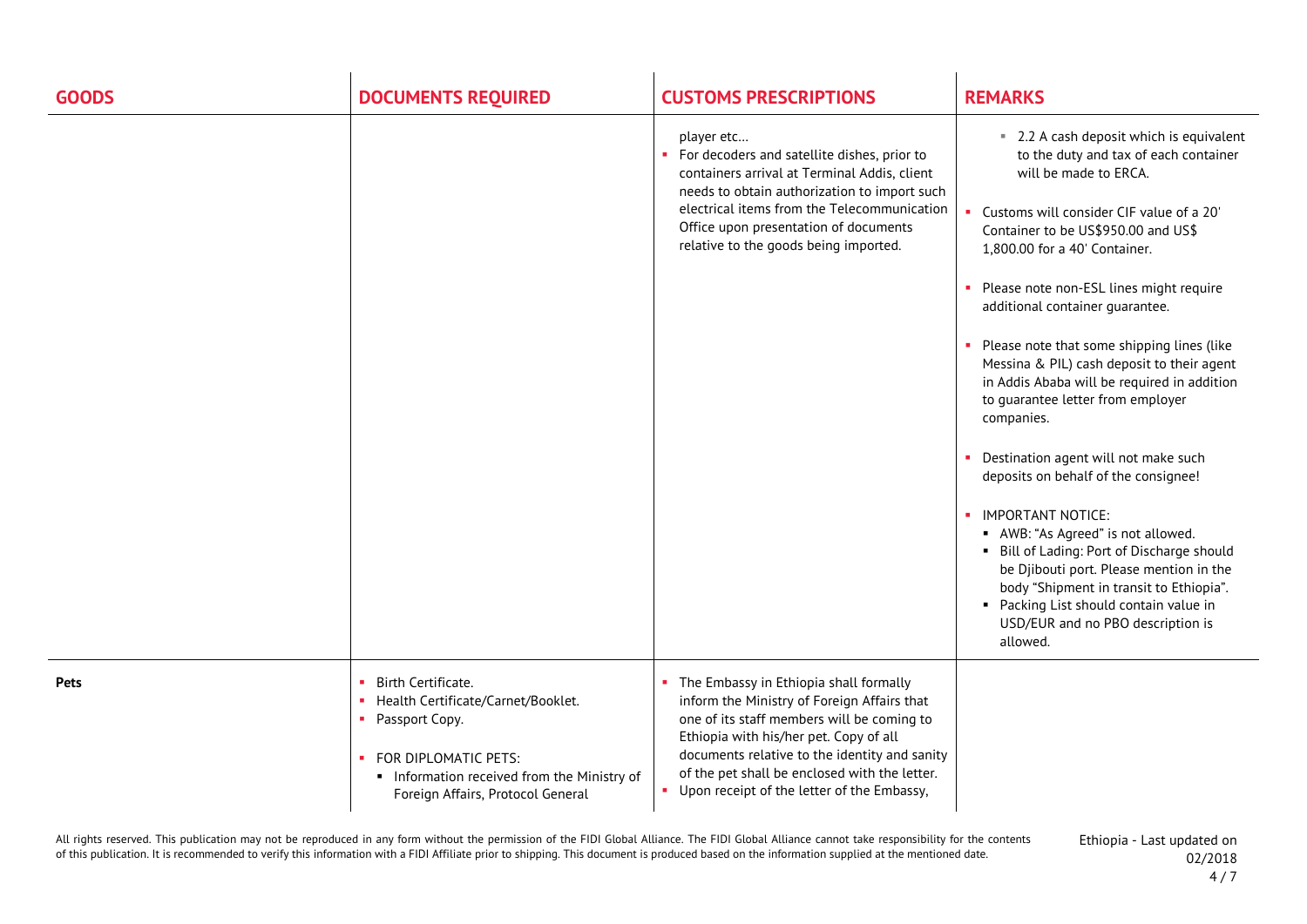| <b>GOODS</b>                            | <b>DOCUMENTS REQUIRED</b>                                                                                                                                                                                                                                                                                                                                                                                                                                                                                                               | <b>CUSTOMS PRESCRIPTIONS</b>                                                                                                                                                                                                                                                                                                                                                                                                                                                                                                                                                                            | <b>REMARKS</b> |
|-----------------------------------------|-----------------------------------------------------------------------------------------------------------------------------------------------------------------------------------------------------------------------------------------------------------------------------------------------------------------------------------------------------------------------------------------------------------------------------------------------------------------------------------------------------------------------------------------|---------------------------------------------------------------------------------------------------------------------------------------------------------------------------------------------------------------------------------------------------------------------------------------------------------------------------------------------------------------------------------------------------------------------------------------------------------------------------------------------------------------------------------------------------------------------------------------------------------|----------------|
|                                         | Directorate on16/03/2007.                                                                                                                                                                                                                                                                                                                                                                                                                                                                                                               | the Ministry of Foreign Affairs will inform<br>the Ministry of Agriculture and Rural<br>development which will request the<br>Embassy to provide it with additional<br>documents.<br>The Ministry of Agriculture will then inform<br>the Customs Authority and provide the<br>owner of the pet with the necessary<br>document allowing the pet to be accepted<br>within Ethiopia.<br>• To do so it is advisable that process of<br>getting appropriate documents are started 2<br>months or a month and a half prior to pets'<br>arrival in Ethiopia.<br>Shipper must be present at the arrival of pet. |                |
| <b>Motor vehicles for Non Diplomats</b> | • VIN Document: document with all vehicle<br>identification numbers such as the engine<br>number, the chassis number, type and model<br>of the car, year of manufacture.<br>• Commercial Invoice if available.<br>Car booklet / Commercial Invoice<br>Import permit issued by the Ministry of<br>foreign Affairs (directly delivered to client)<br>or other respected governmental office.<br>• Authorization of the Road Transport and<br>Communication Ministry (directly issued to<br>client).<br>• Three original bills of ladings. | • Subject to tax.                                                                                                                                                                                                                                                                                                                                                                                                                                                                                                                                                                                       |                |
| <b>Motor Vehicles for Diplomats</b>     | • VIN Document: document with all vehicle<br>identification numbers such as the engine<br>number, the chassis number, type and model                                                                                                                                                                                                                                                                                                                                                                                                    |                                                                                                                                                                                                                                                                                                                                                                                                                                                                                                                                                                                                         |                |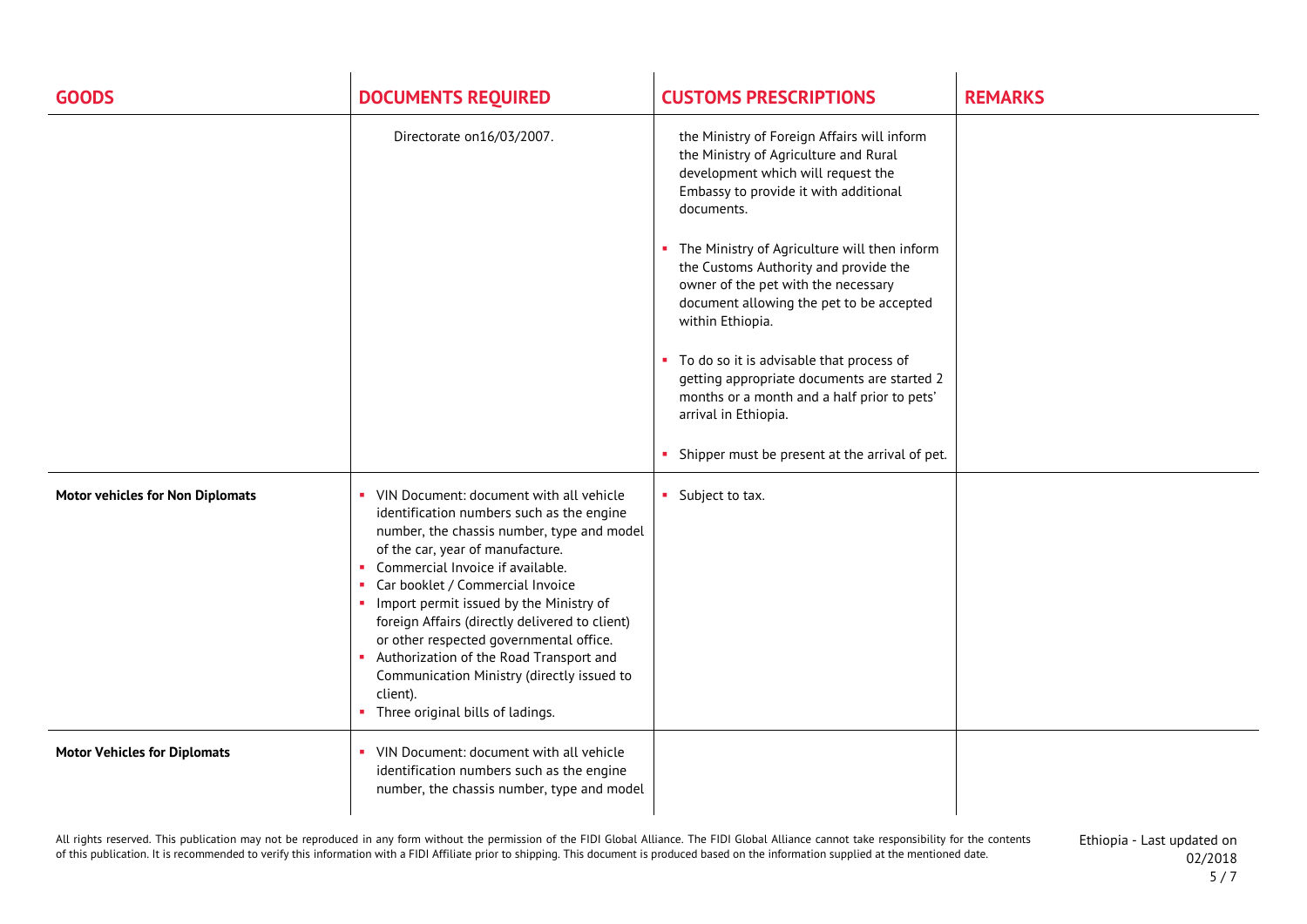| <b>GOODS</b> | <b>DOCUMENTS REQUIRED</b>                                                                                                                                                                                                                                                                                                                                                                                                 | <b>CUSTOMS PRESCRIPTIONS</b> | <b>REMARKS</b> |
|--------------|---------------------------------------------------------------------------------------------------------------------------------------------------------------------------------------------------------------------------------------------------------------------------------------------------------------------------------------------------------------------------------------------------------------------------|------------------------------|----------------|
|              | of the car, year of manufacture.<br>Commercial Invoice if available<br>Car booklet / Commercial Invoice.<br>Import permit issued by the Ministry of<br>foreign Affairs (directly issued to client via<br>his/her office/diplomatic mission)<br>Authorization of the Road Transport and<br>Communication Ministry (directly issued to<br>client via his/her office/diplomatic mission).<br>Three Original Bill of Ladings. |                              |                |